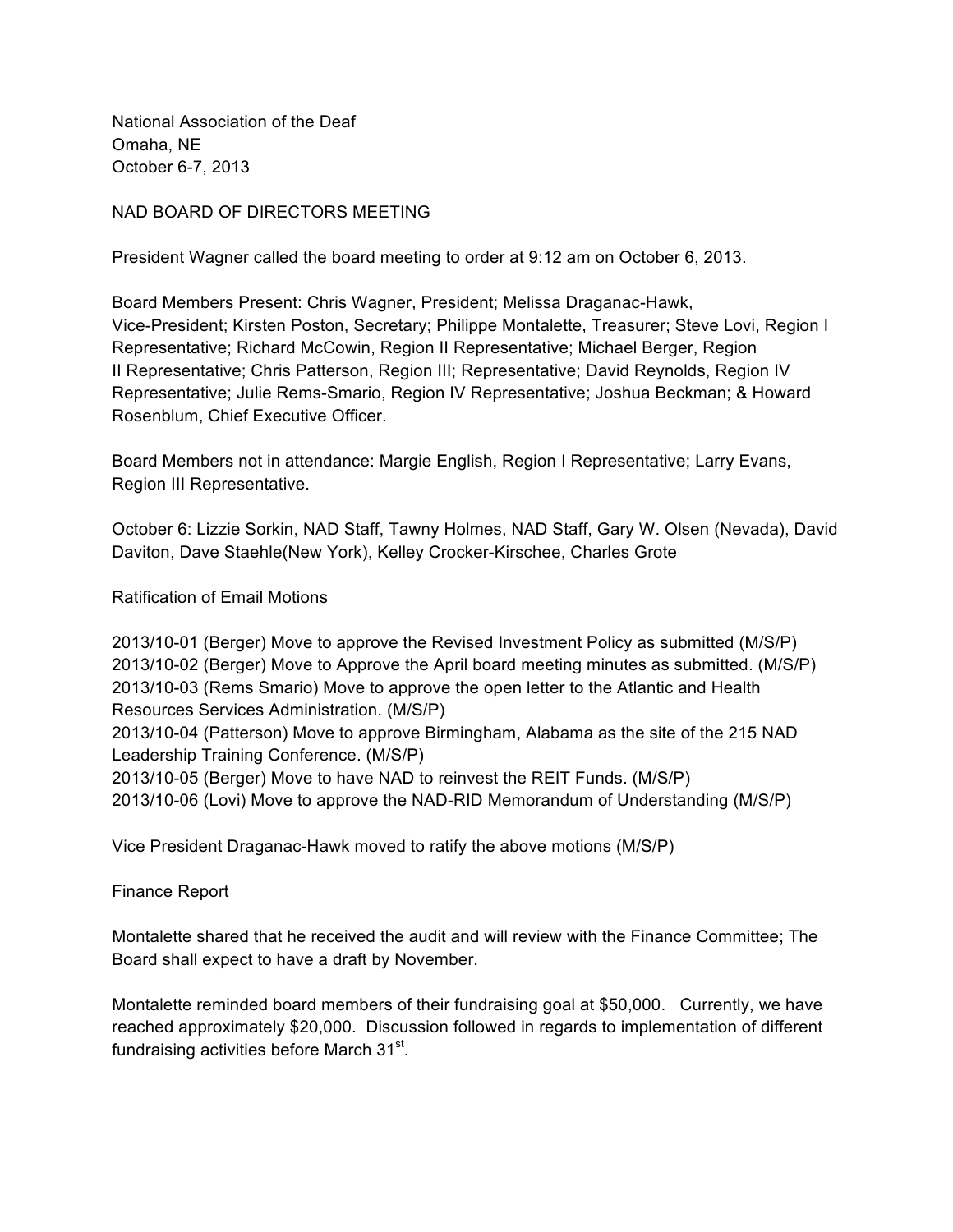Lovi shared with the board concerns regarding the Board's thorough review of detailed financial reports. President Wagner indicated that the Board shall have a some time dedicated during the January Board meeting reviewing the finances and determine the final budget for FY2015. Final approval of the new budget must be made prior to March 2014.

Montalette will review with the finance committee on some expenses that could be better controlled. For example, the service fees for investments are deemed costly to the NAD. Discussion followed in regards to PayPal and CRM database fees.

Discussion followed in regards to cash donations and in-kind. CEO Rosenblum clarified that inkind donations are not part of the Board fundraising budget.

Rems Smario shared with the board her presentation at the 2009 NLTC conference regarding house parties. President Wagner challenged all regions to host at least one house party. Secretary Poston brought to discussion training and honorarium fees from state associations and inquired about whether all state associations and affiliates were in good standing in terms of paid dues. CEO Rosenblum confirmed that all were in good standing from the 2012 conference.

Lovi brought to the board questions regarding the sections' budget. Rosenblum clarified that operations are not affected by the sections' budget. He also shared with the board the bequest of \$452,000 Overall, the financial outcome of the NAD is satisfactory.

Patterson inquired on the status on the NAD database system, which is due for an overhaul. Rosenblum shared wit the board the update, and is expected to provide a full report by the next Board meeting in January 2014.

Report from the Headquarters (Rosenblum)

Rosenblum is pleased to report to the Board that with the stock sold, the line of credit has been paid off, currently have 6 months cash reserve. The NAD will remain conservative in its spending.

An update on the HUD matter was shared with the Board. The NAD met many times with HUD to discuss the need for deaf and hard of hearing people to have choices in housing including housing that is fully accessible to them in terms of language access in the housing complex and visual access in the units. The NAD invited HUD Deputy Secretary Maurice Jones to attend the Deaf Seniors of America (DSA) conference in Baltimore, MD in August 2013. DS Jones agreed and came to speak to the DSA attendees. Thanks to the help of DSA volunteers and Cardinal Capital Management staff, more than 1000 DSA attendees came to the business meeting to watch DS Jones' presentation, and he was impressed with the turnout. Fortunately, he asked for questions, and the right questions were asked. We have a transcript of DS Jones' presentation and his responses to those good questions on the record. We have been pushing HUD since then to back off Apache and allow this type of housing without barriers. More updates will be shared going forward.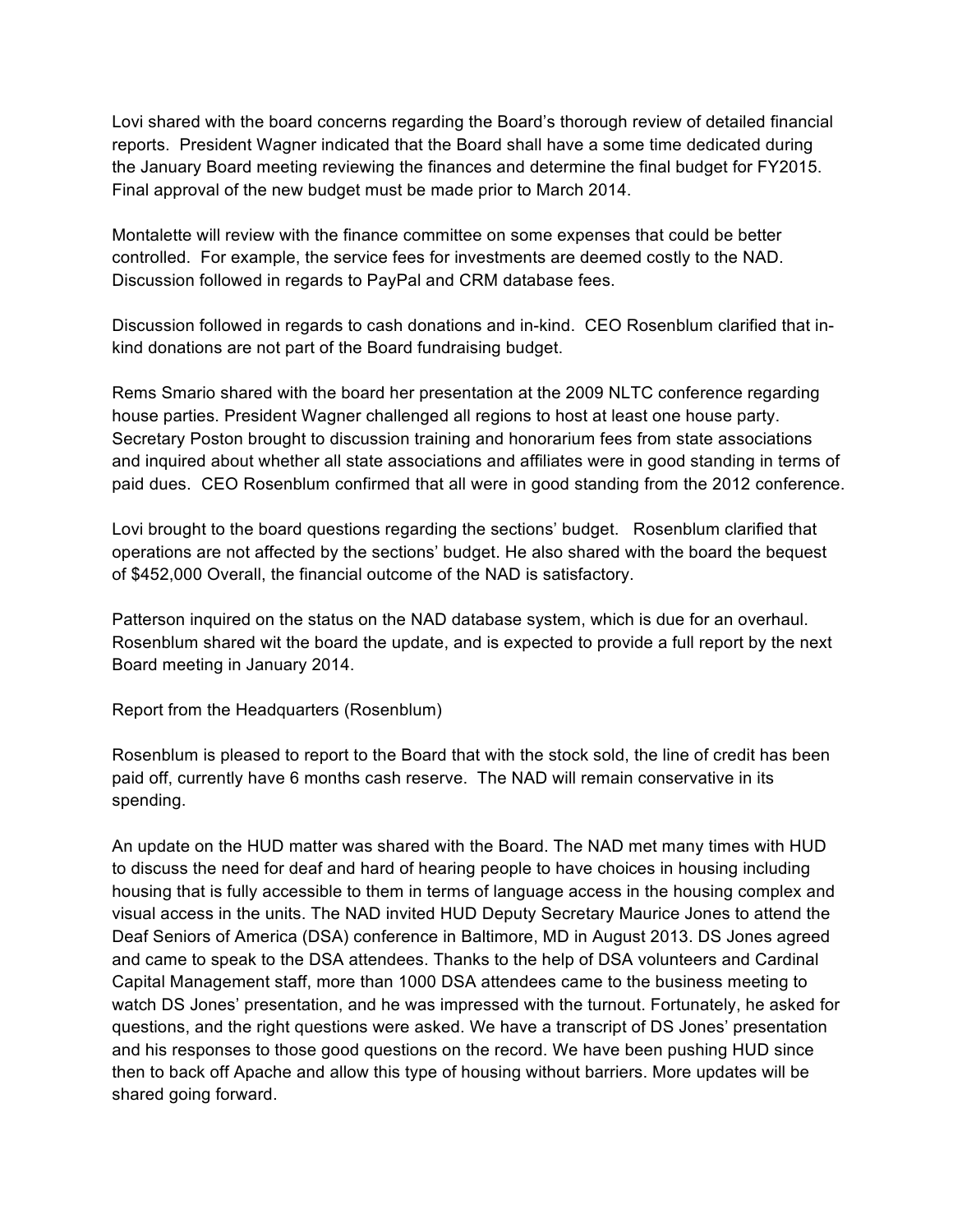Pepsi has once again agreed to sponsor our choice of a signer for the National Anthem and America the Beautiful at the upcoming Super Bowl. We are working with Pepsi and NFL to identify the signer, and have gone through several possibilities with them. Pepsi is working with us to try to come up with a plan to publicize the signer before the Super Bowl with online videos. We will finalize plans soon.

The NAD has been working with Tom Harkin and his office to discuss his captioning bills, as well as his other work in the last year of his term since he will not run again. We are trying our best to maximize our work with him before he ends his many years of representation of our interests in Washington DC.

Report from the President (Wagner)

Wagner shared with the Board his recent summer activities, including speaking engagements at several state association and national conferences. He spoke at several schools, including Oklahoma School for the Deaf, Western Pennsylvania School for the Deaf, New Mexico School for the Deaf, etc. He will be the keynote speaker at the upcoming SERID Conference, Jr. NAD Conference, Connecticut Association of the Deaf and New Jersey Association of the Deaf.

He discussed the current activities with the Registry of Interpreters for the Deaf (RID). Wagner shared the highlights of the RID conference, held in Indianapolis, and outlined the tasks NAD needs to take on along with RID in regards to interpreting issues.

Wagner also shared with the Board of the need to appoint several NAD representatives on NAD-RID committees. Currently, Judith Gilliam and Bobbie Beth Scoggins serve on the Certification Committee. Rosenblum and Wagner do meet with the RID Executive Director and President on a monthly basis to assure that we continue the open dialogue and accountability related to the NAD-RID certification process. As part of the dialogue, they also discuss improving the current grievance process, and how NAD state associations and affiliates can be part of the process.

RID does recognize NAD's efforts to increase legislative training in state associations, especially on state licensure for interpreters. RID will encourage their state RID chapters to join their deaf state associations in training opportunities.

Secretary Poston recommended that a plan of action be developed in accordance to the RID-NAD Memorandum of Understanding. She also encouraged both organizations to do more on the CDI test procedures.

Wagner brought to the Board the Senior Citizen Section's recent activity at the Deaf Seniors of America Conference in Baltimore. Sue Pedersen, Chair and her Section committee had proposed to move \$10,000 from their Section fund to the Deaf Housing Now Fund, which will support the efforts of NAD's Law and Advocacy Center on HUD's matters.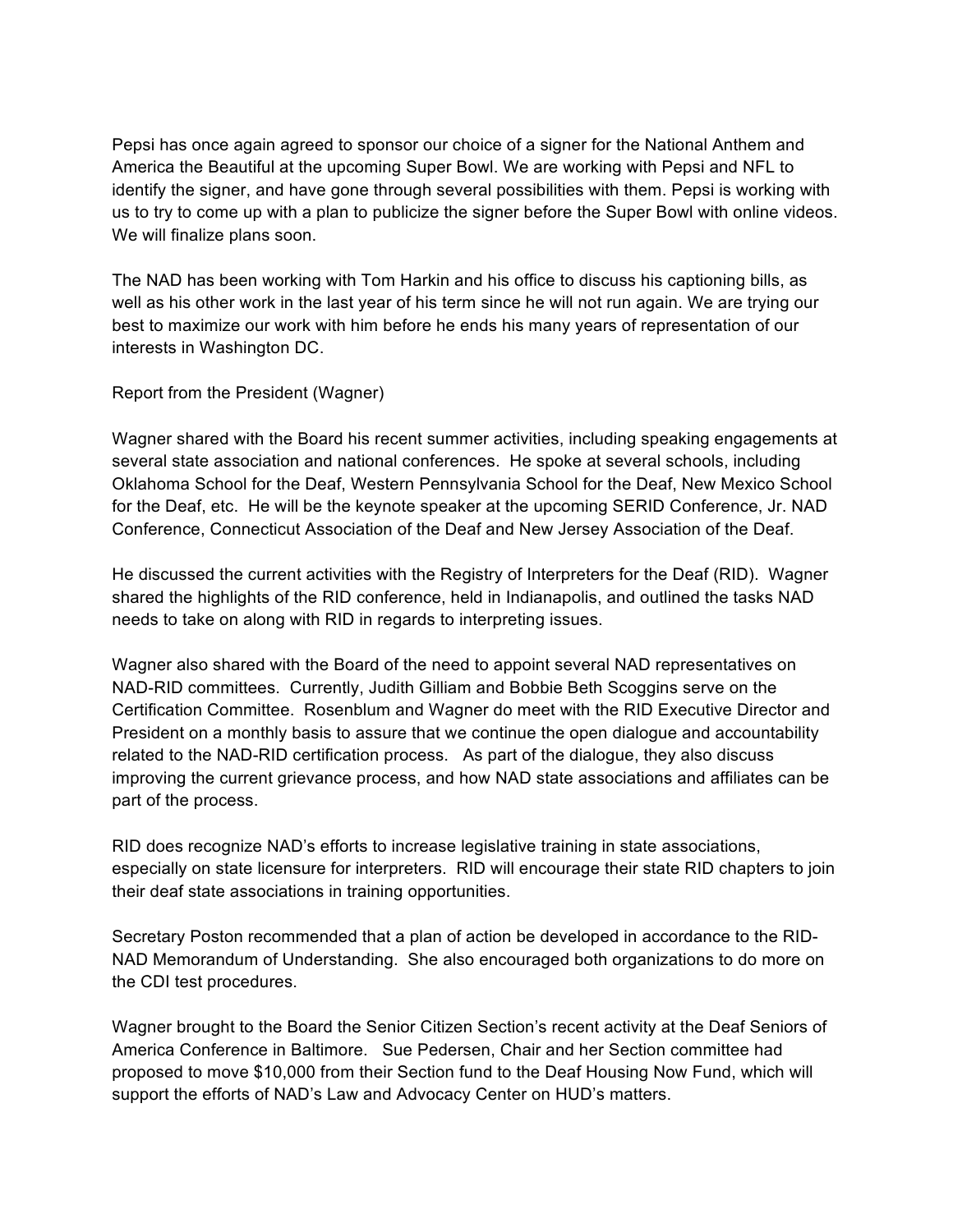Wagner encouraged Board members to make themselves available in the community and offer presentations or training. For instance, Patterson provided several workshops on legislative process, and Reynolds presenting in Oregon and Washington.

Regional Updates

Regional board members provided highlights of their activities up to October 2013.

Report from the Treasurer (Montalette): Montalette provided highlights of his activities the last three months.

Appointed Board Member (Beckman): Beckman provided highlights of his activities the last three months

Gary Olsen, President of Nevada Association of the Deaf, shared comments with the Board regarding regional board members' responsibilities and communication to the state associations.

Linsay Darnall, Jr. gave a presentation to the Board ("The Principle of Buildership and You")

Board members went into discussion on the 2014 conference schedule. It was agreed that intergenerational leadership and diversity be integrated into the conference planning.

Tentative schedule follows as:

Sunday, June 29, 2014 Pre-Conference Board Meeting (1 PM to 5 PM)

Monday, June 30, 2014 Delegate orientation (COR I) SAAC Dinner (For State Association and Affiliate Presidents or Designees)

Tuesday, July 1, 2014 OGG Breakfast General Forum (for all members) COR II + COR III

Wednesday, July 2, 2014 Youth Lunch Opening Ceremony COR IV Member Orientation College Bowl Preliminaries